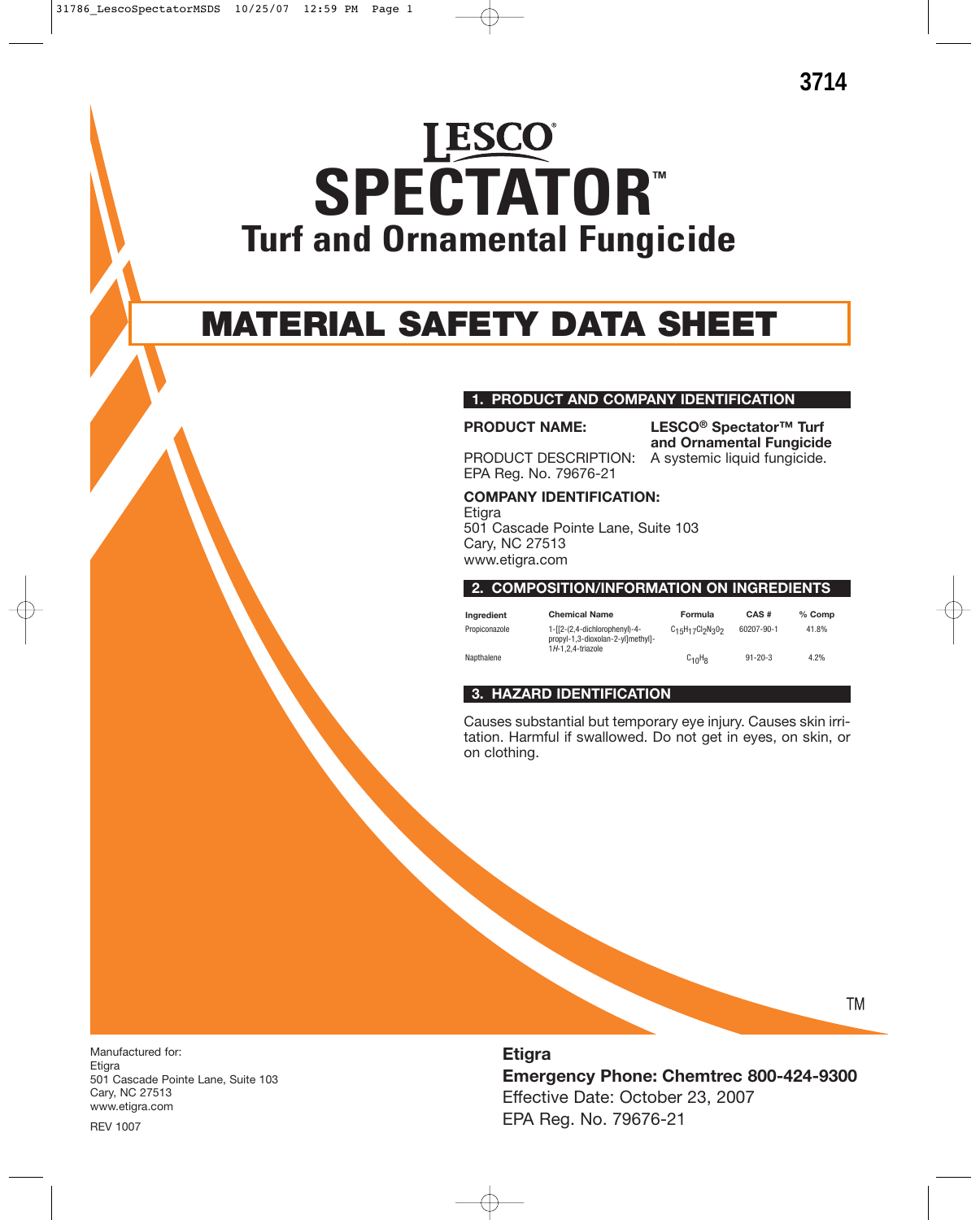#### **4. FIRST AID**

Have the product container or label with you when calling a poison control center or doctor, or going for treatment. You may also contact 1-800-424-9300 for emergency medical treatment information.

**IF IN EYES:** Hold eye open and rinse slowly and gently with water for 15-20 minutes. Remove contact lenses, if present, after the first 5 minutes, then continue rinsing eye. Call a poison control center or doctor for treatment advice.

**IF SWALLOWED:** Call a poison control center or doctor immediately for treatment advice. Have person sip a glass of water if able to swallow. Do not induce vomiting unless told to do so by the poison control center or doctor. Do not give anything by mouth to an unconscious person.

**IF ON SKIN OR CLOTHING:** Take off contaminated clothing. Rinse skin immediately with plenty of water for 15-20 minutes. Call a poison control center or doctor for treatment advice.

**NOTE TO PHYSICIAN:** There is no specific antidote for this product. Induce emesis or lavage stomach, taking care to avoid aspiration of stomach contents into lungs. Give saline laxative and supportive therapy. Contains petroleum distillate – vomiting may cause aspiration pneumonia.

#### **5. FIRE-FIGHTING MEASURES**

**Flash point (Closed Cup):** 64.6°C (148.3°F)

**Flammability:** Combustible liquid.

**Fire and Explosion Hazards:** This material can burn in fire releasing irritating and toxic gases due to thermal decomposition or combustion.

**Suitable Extinguishing Media:** Use foam, fog or water spray.

**Fire Fighting Equipment:** Wear full fire fighting turn-out gear (Bunker gear) and self-contained breathing apparatus.

Hazardous Combustion Products: NO<sub>v</sub>, CO, CO<sub>2</sub> and chlorides.

## **6. ACCIDENTAL RELEASE MEASURES**

Clean up spills immediately, observing precautions in Section 8. Isolate hazard area. Keep unnecessary and unprotected personnel from entering. Dispose of this product and its container at a hazardous or special waste collection point in accordance with national and regional regulations. If the product has contaminated surface water, inform the appropriate authorities. Contaminated soil layers need to be dug out.

**Small Spill:** Implement appropriate containment to avoid environmental contamination. Absorb small spills with sand, vermiculite or other inert absorbent. Place contaminated material in appropriate container for disposal.

**Large Spill:** This material should be prevented from contaminating soil or from entering sewage and drainage systems and bodies of water. Dike large spills using absorbent or impervious material such as clay or sand. Collect and contain as much free liquid as possible. Allow absorbed material to solidify and scrape up for disposal.

# **7. HANDLING AND STORAGE**

Wash hands before eating, drinking, chewing gum, using tobacco, or using the toilet.

Keep out of reach of children. Do not contaminate water, food, or feed by storage or disposal. Store in original container in a secured dry storage area. Prevent cross-contamination with other pesticides and fertilizers.

# **8. EXPOSURE CONTROLS/PERSONAL PROTECTION**

**ENGINEERING CONTROLS:** Facilities storing or utilizing this material should be equipped with an eyewash facility and a safety shower. Refer to the product label for additional information regarding application of this product.

# **PERSONAL PROTECTIVE EQUIPMENT:**

**Eyes and Face:** Chemical goggles or full face shield.

**Protective Clothing:** Coveralls over short-sleeved shirt and long pants, shoes plus socks, and a chemical resistant apron when cleaning equipment, mixing, or loading.

**Gloves:** Wear chemical-resistant gloves such as barrier laminate, butyl rubber (≥14 mils), nitrile rubber (≥14 mils), neoprene rubber (≥14 mils), polyvinyl chloride (PVC) (≥14 mils), or viton (≥14 mils).

Discard clothing and other absorbent materials that have been drenched or heavily contaminated with this product's concentrate. Do not reuse them. Follow manufacturer's instructions for cleaning/maintaining PPE. If no such instructions for washables exist, use detergent and hot water. Keep and wash PPE separately from other laundry.

# **USER SAFETY RECOMMENDATIONS:**

Remove clothing immediately, if pesticide gets inside. Then wash thoroughly and put on clean clothing.

#### **9. PHYSICAL AND CHEMICAL PROPERTIES**

**Appearance:** Clear liquid **Odor:** Aromatic **pH:** 5.4 – 5.6 **Viscosity:** 17.436 centistokes @ 20°C **Density:** 1.053 g/ml **Solubility in Water:** Soluble

#### **10. STABILITY AND REACTIVITY**

**CONDITIONS TO AVOID:** Protect from sunlight, flame and open sources of heat.

**CHEMICAL STABILITY:** Stable under normal use and storage conditions.

**INCOMPATIBILITY WITH OTHER MATERIALS:** Strong acids and strong bases.

**HAZARDOUS DECOMPOSITION PRODUCTS:** Heating creates  $NO_x$ , CO, CO<sub>2</sub> and chlorides.

**HAZARDOUS POLYMERIZATION:** Will not occur.